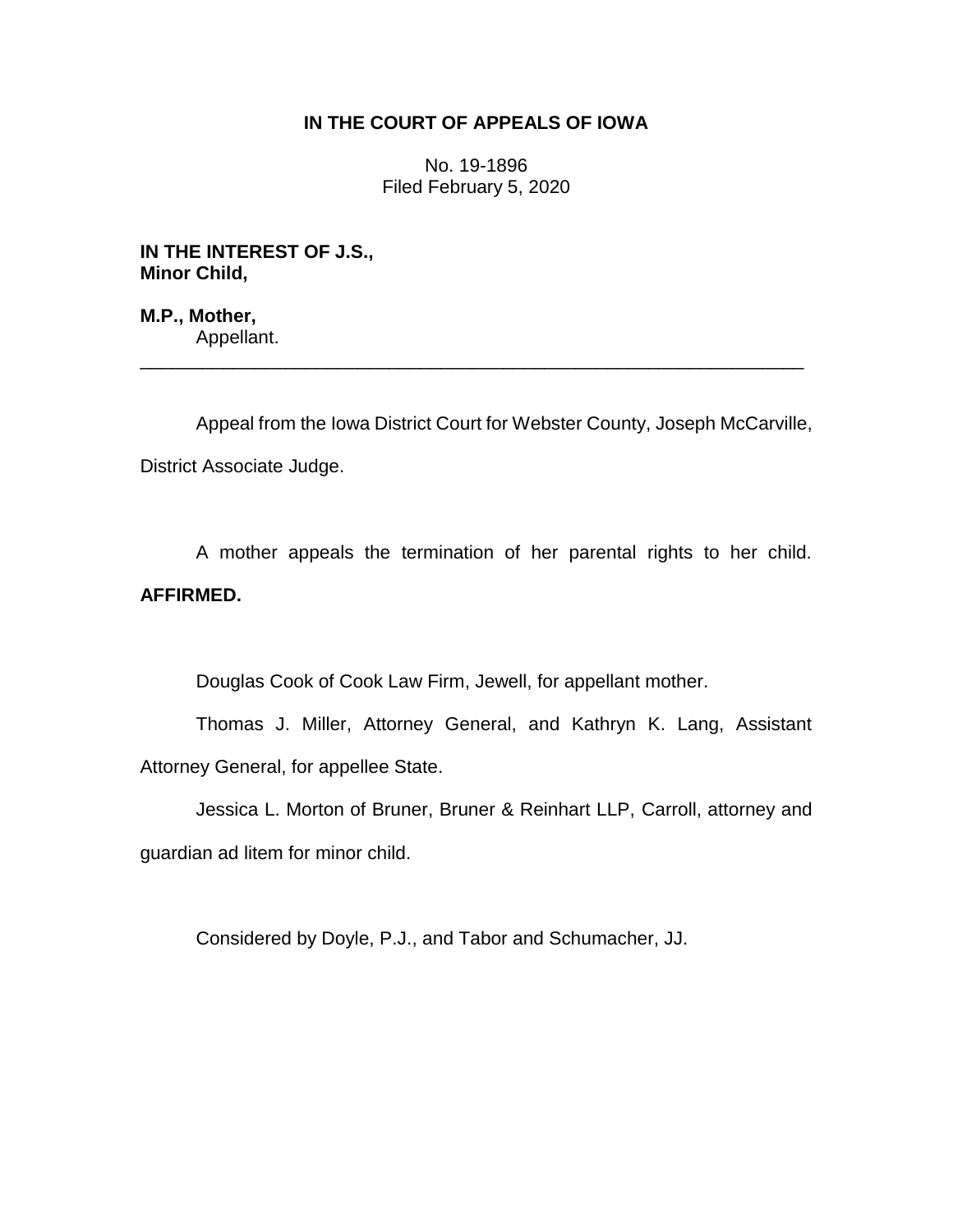## **DOYLE, Presiding Judge.**

A mother appeals the termination of her parental rights to her child, who was born in 2014. She contends the State failed to prove the grounds for termination by clear and convincing evidence and that termination is in the child's best interests. She asks for additional time to reunite with the child. We review her claims de novo. *See In re A.S*., 906 N.W.2d 467, 472 (Iowa 2018).

The juvenile court terminated the mother's parental rights under Iowa Code section 232.116(1)(f) and (*l*) (2019). We may affirm the termination order if clear and convincing evidence supports one of these grounds. *See In re T.S*., 868 N.W.2d 425, 435 (Iowa Ct. App. 2015). The mother argues the State failed to prove the final element for termination under section 232.116(1)(f), which requires a showing that returning the child to the mother's care at the time of the termination hearing would expose the child to a harm that would lead to a new child-in-needof-assistance (CINA) adjudication. *See* Iowa Code § 232.116(1)(f)(4) (requiring "clear and convincing evidence that at the present time the child cannot be returned to the custody of the child's parents as provided in section 232.102"); *In re D.W.*, 791 N.W.2d 703, 707 (Iowa 2010) (interpreting the term "at the present time" to mean to mean "at the time of the termination hearing"); *In re M.S*., 889 N.W.2d 675, 680 (Iowa Ct. App. 2016) (observing that a child cannot be returned to the custody of the parent under section 232.102 if doing so would expose the child to any harm amounting to a new CINA adjudication).

Clear and convincing evidence shows the child could not be returned safely to the mother's care at the time of the termination hearing. The mother has a long history of substance abuse. The evidence shows the mother used

2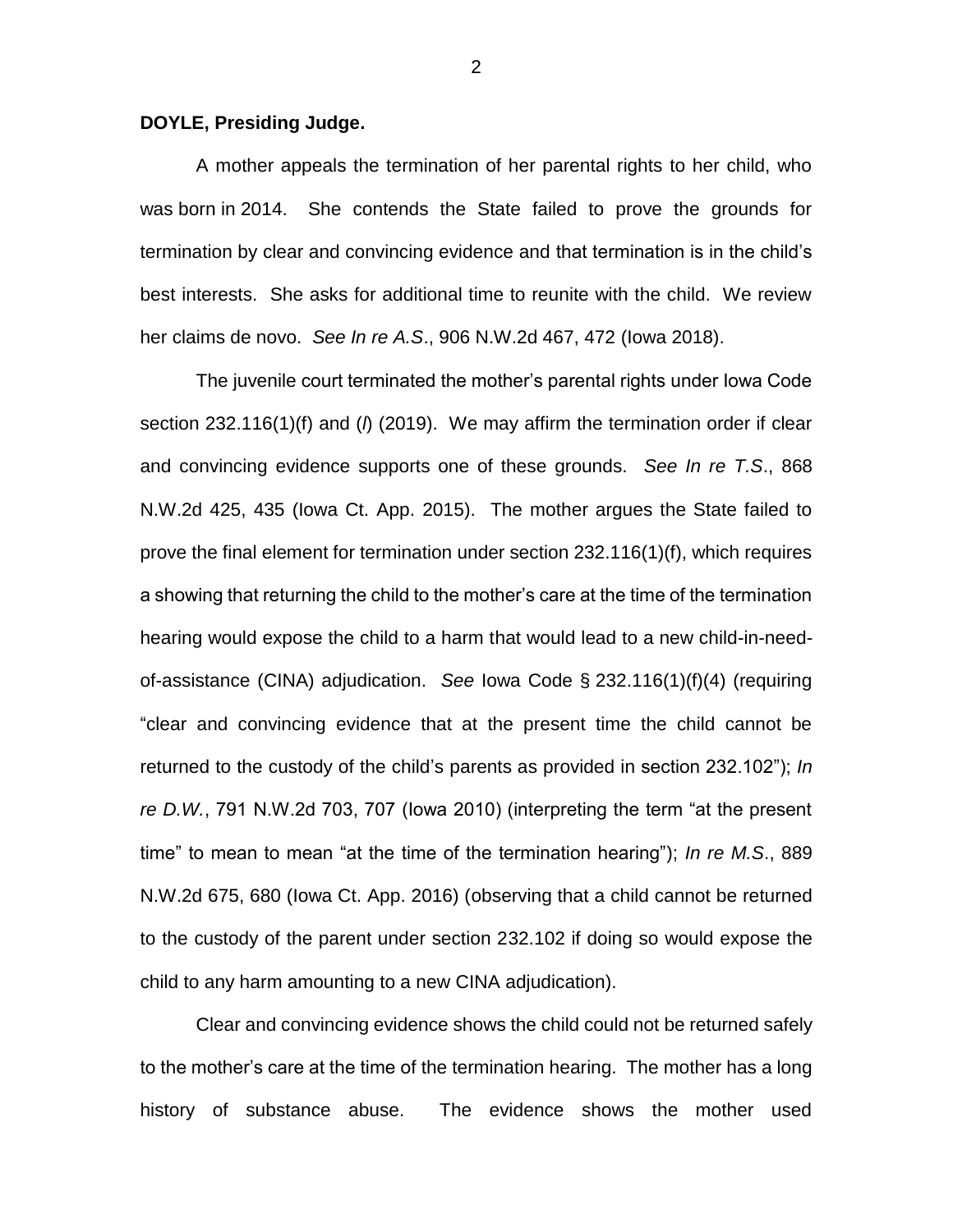methamphetamine while pregnant because the child tested positive for illegal substances at birth. The mother used methamphetamine throughout the CINA proceedings and failed to complete substance abuse treatment. She admitted to using methamphetamine less than a month before the termination hearing. The mother remained in a romantic relationship with the father, $<sup>1</sup>$  who also uses</sup> methamphetamine. The relationship is marred by domestic violence, with the mother admitting she hit the father in the face with a beer bottle in May 2019. If the child was returned to the mother's care at the time of the termination hearing, both the mother's substance use and domestic violence would expose the child to a risk of harm that would warrant a new CINA adjudication. The State has proved the grounds for termination under section 232.116(1)(f).

The mother challenges the finding that termination is in the child's best interests. *See D.W.*, 791 N.W.2d at 706-07 (requiring that the court "apply the best-interest framework set out in section 232.116(2) to decide if the grounds for termination should result in a termination of parental rights"). In determining best interests, our primary considerations are "the child's safety," "the best placement for furthering the long-term nurturing and growth of the child," and "the physical, mental, and emotional condition and needs of the child." *In re P.L.*, 778 N.W.2d 33, 37 (Iowa 2010) (quoting Iowa Code § 232.116(2)). The "defining elements" we consider in making this determination are the child's safety and "need for a permanent home." *In re H.S*., 805 N.W.2d 737, 748 (Iowa 2011) (citation omitted).

 $\overline{a}$ 

 $1$  The father acknowledged there was sufficient evidence to terminate his parental rights and consented to termination. The termination of his parental rights is not at issue on appeal.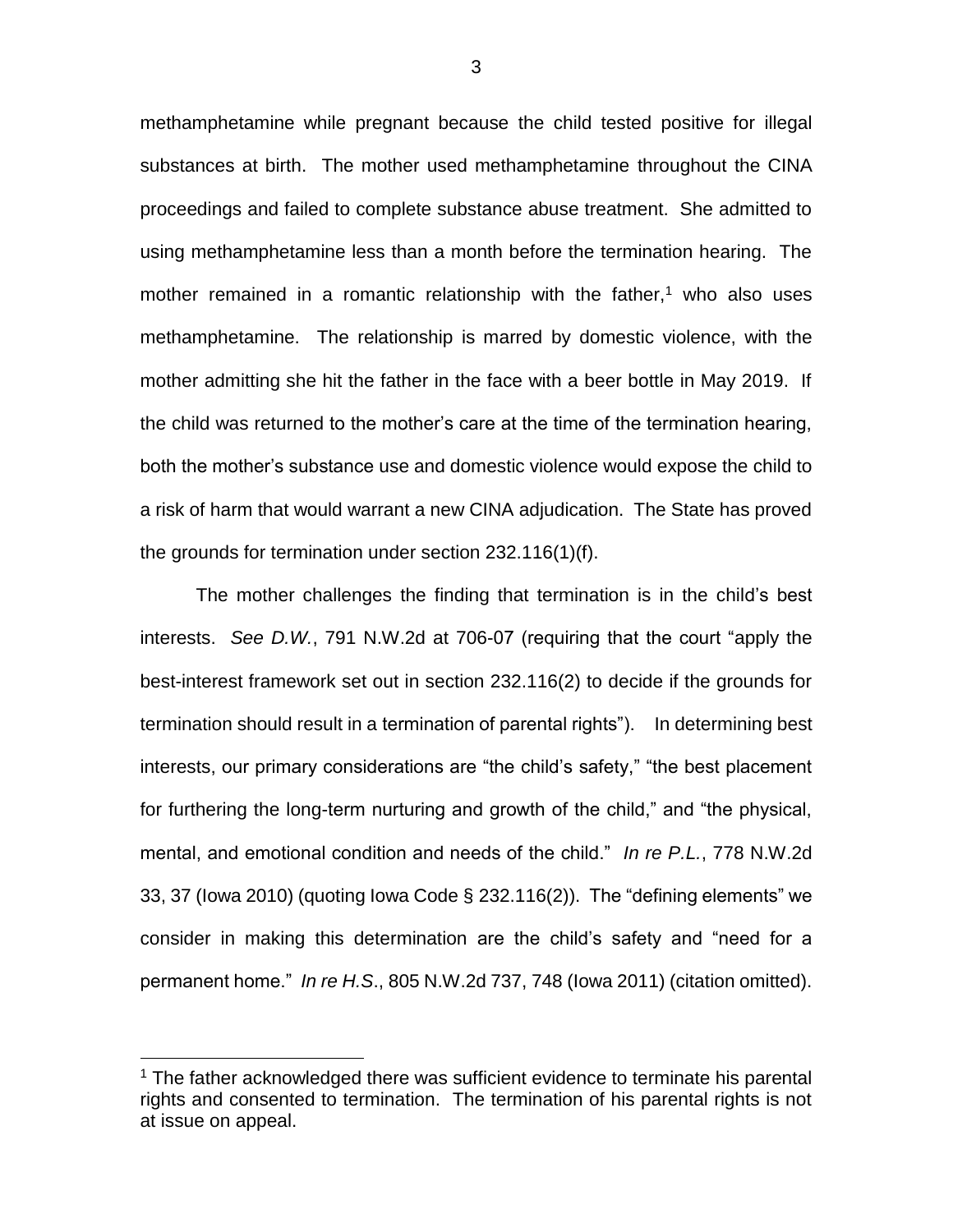During the sixteen months the CINA action was pending, the mother failed to address the reasons that led to the adjudication. As a result, the mother's visits remained fully supervised. The record shows the mother cannot keep the child safe let alone meet the child's long-term needs. In contrast, the child is in a preadoptive foster placement and has remained in that placement since the August 2018 removal. Termination is in the child's best interests.

Finally, the mother asks for additional time to prove herself a capable parent. *See* Iowa Code § 232.104(2)(b) (allowing the court to continue placement of the child for six more months if it determines "that the need for removal of the child from the child's home will no longer exist at the end of the additional sixmonth period"). When asked why she should be believed when she claims things would change in the six months following the termination hearing, the mother stated, "I can't tell you; I've just got to show you." But the mother failed to show she could change in the sixteen months leading up to termination hearing, and no credible evidence suggests another six months will make a difference. Although the mother testified she "would like to" complete substance-abuse treatment and participate in random drug screens, she had a chance to do both during the CINA proceedings and failed to complete treatment or show sobriety.

"[O]ur legislature has established a limited time frame for parents to demonstrate their ability to be parents." *In re J.E*., 723 N.W.2d 793, 800 (Iowa 2006). Once the grounds for termination have been proved, time is of the essence. *See In re A.C*., 415 N.W.2d 609, 614 (Iowa 1987) ("It is unnecessary to take from the children's future any more than is demanded by statute."); *In re C.D*., 508 N.W.2d 97, 99 (Iowa Ct. App. 1993) ("Time is of the essence in dealing with

4